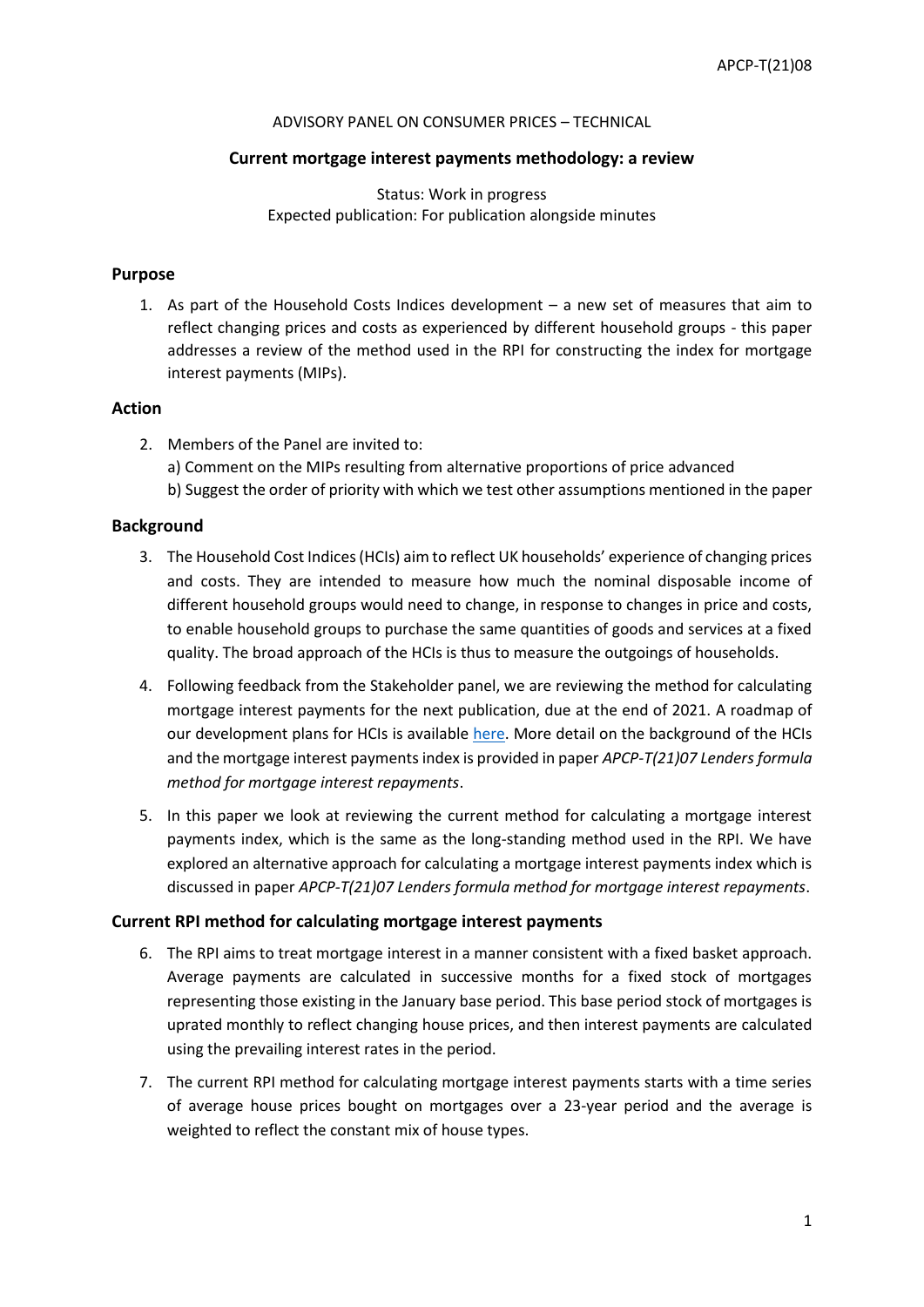- 8. For each month, the average house price is multiplied by the proportion of the house price covered by the mortgage. This figure is called the proportion of price advanced and is a constant (0.55). This constant has not been updated for many years. This series is then used to calculate two separate debt series, a series for repayment mortgages and a series for endowment mortgages.
- 9. For repayment mortgages, the debt is multiplied by the proportion of debt outstanding on a standard 23-year mortgage, worked out using a standard annuity calculation.
- 10. The debt on endowment mortgages does not decrease over time and therefore it is not altered.
- 11. The two series are then summed to give the average current debt outstanding on mortgages of different types and vintages.
- 12. The series is then multiplied by the proportion of index households that have mortgages and this gives the average mortgage debt for index households with a new or existing mortgage. Index households are defined as all private households (not those living in institutions such as prisons, retirement homes or student accommodation, for example) excluding pensioner households, which derive at least three-quarters of their total income from state pensions and benefits, and high-income households, defined as those households whose total household income lies within the top 4% of all households, as measured by the Living Costs and Food Survey (LCF). This new series is then scaled using LCF data to reflect households that have outstanding mortgage debt.
- 13. The scaled series is then multiplied by the current period mortgage interest rates to derive an average weekly payment per household. An index is then produced using the average weekly payments. The method for deriving the mortgage interest rates varies and is described below. A full description of the method can be foun[d here.](https://www.ons.gov.uk/economy/inflationandpriceindices/methodologies/consumerpricesindicestechnicalmanual2019#retail-prices-index)
- 14. There are several areas in the current method that may be worth reviewing. These include the assumption of a 23-year mortgage and whether this reflects the actual lengths of mortgages, the inclusion of all pensioner households and high income households, both of which are excluded from the index households, the mortgage interest rate used and the proportion of price advanced assumption. This paper will focus on reviewing the proportion of price advanced assumption.

#### **Price advanced in the RPI method**

- 15. The MIPs method used in the RPI assumes that, constantly through the time series, the loan (or price advanced) accounts for 55 per cent of the value of the dwelling purchased. While the figure of 0.55 may have been appropriate when it was set, it can be reasoned that the current 0.55 figure for a price advanced is an underestimate of the true figure based on the following.
- 16. Data from 2005-2020 (own analysis on ONS HPI publications) shows that the average advance during this period amounted to 0.65 for 'new dwellings', 0.66 for 'other dwellings', 0.65 for 'all dwellings' and 0.76 for 'first time buyers'. The corresponding figure for 'former owner occupiers' is 0.61, which is still considerably greater than the 0.55 assumption. Figure 1 shows the average advance for different types of dwellings and buyers compared to the assumption used in the RPI method. We can see that for all types of dwelling and for all the different types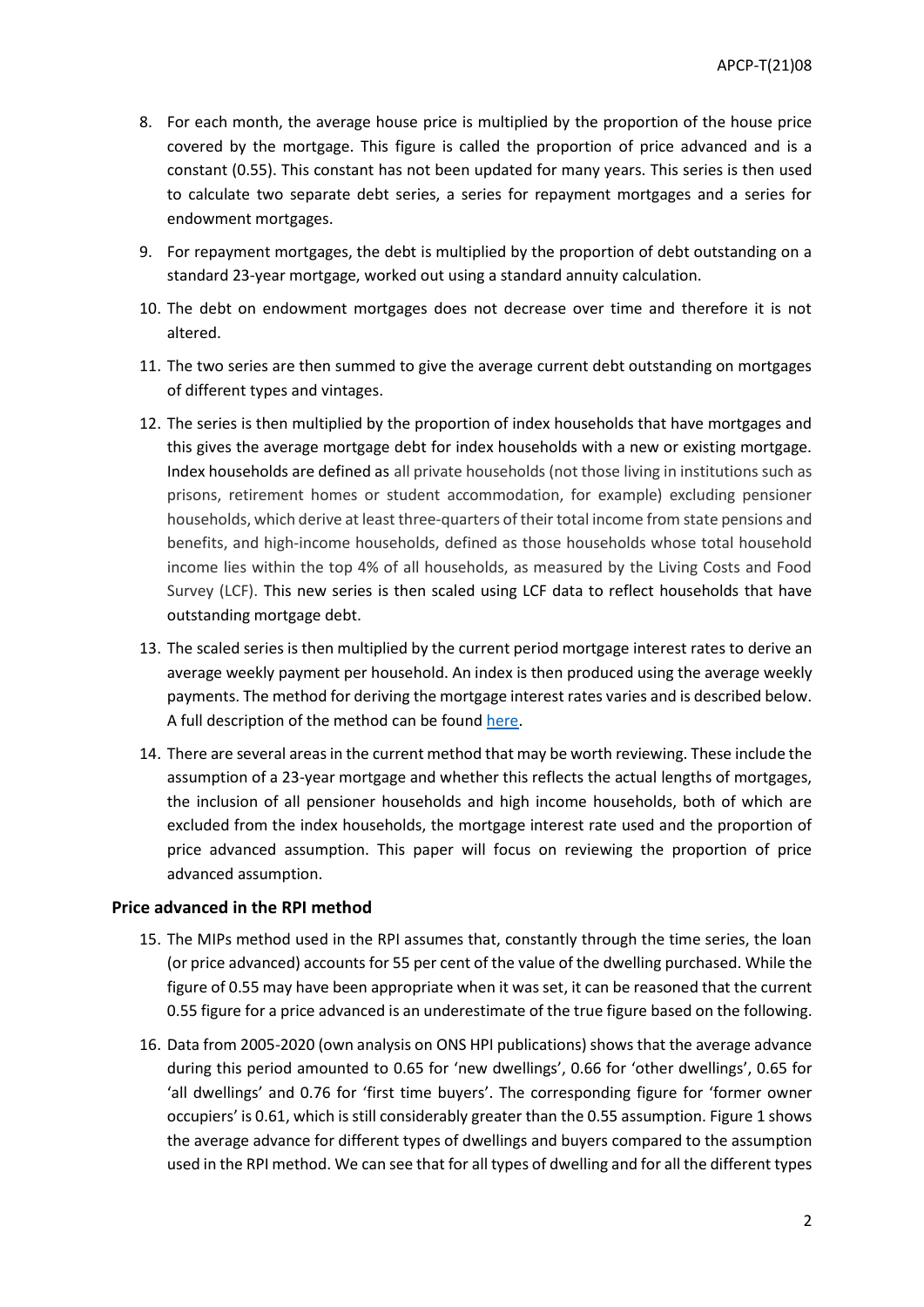of buyers, the value of the average advance is consistently greater than the assumption used in the current RPI method. The full table of data can be found in Annex A, table 1A.



**Figure 1: Average price advanced as a proportion of average advance out of the average house price. 2005 to 2020**

Source: own analysis o[n ONS HPI publication, Table 15](https://www.ons.gov.uk/file?uri=/economy/inflationandpriceindices/datasets/housepriceindexmonthlyquarterlytables1to19/current/hpimonthlyandqtlytables1to19.xls) (formerly published by DCLG)

#### **Analysis on alternative prices advanced**

- 17. We first experimented with changing the proportion of price advanced for the whole cohort providing a MIP index in the current year. For example, the index in 2009 is based on a cohort starting in 1986. We produced indices for the values between 0.55-0.90, going up in increments of 0.05 for the years 2009-2016. This was done so that we could see the effect of having a non-consistent value for the proportion of price advanced on the index and understand the impact that deviations from the current value might have on the index. We found that changing the proportion of price advance for the whole cohort resulted in a proportional change in the mortgage interest payments and therefore the index number remained unchanged.
- 18. We then experimented with changing the proportion of price advanced on the most recent year of each cohort while keeping the value for the rest of the years at 0.55. We experimented with values between 0.10-0.90, going up in increments of 0.05 for the years 2005-2020. Figure 2 shows the indices for the maximum and minimum proportion of price advanced values we used as well as an aggregate index and the current index using the 0.55 assumption. A full chart which includes indices for all the values we used can be found in annex B, figure 1A.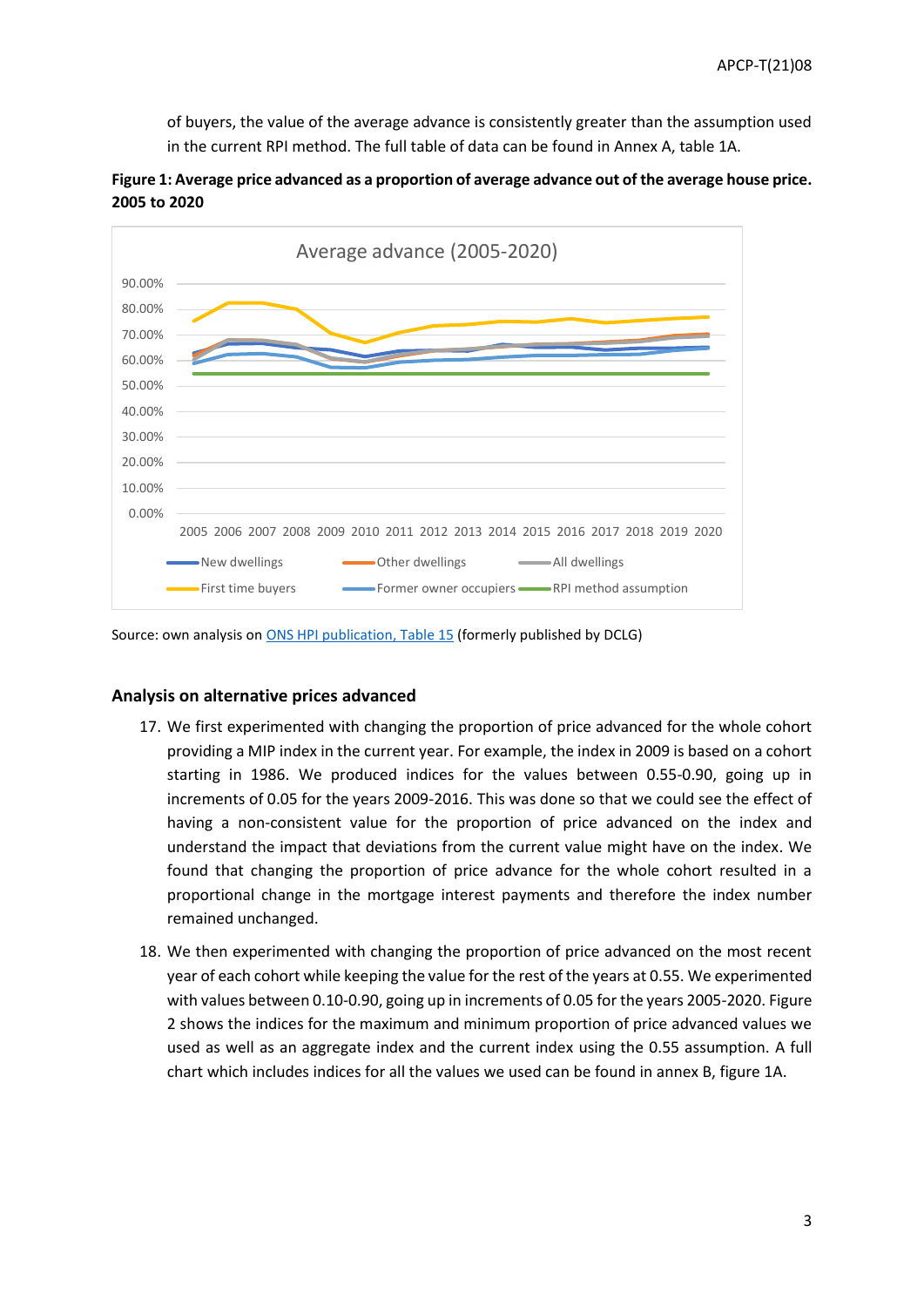

**Figure 2: MIP index (Jan05=100) obtained under alternative proportions (0.10 to 0.90) of price advanced. 2005 to 2020**

Source: Own analysis, RPI

- 19. We found that for values below 0.50, the index would be downward sloping while for values above 0.50, the index would be upward sloping. This is despite the interest rates used in the calculations being the same. A possible explanation for this is that with the house prices in the most recent year being the highest, this meant that the amount of debt taken on these houses would have an increased effect on the index.
- 20. For example, when assuming the proportion of price advanced for the most recent year as 0.90, this means that we are assuming the debt on the most expensive houses to be 90%, while the cheaper houses only have a debt of 55%. As the house prices increase over time, this causes the index to slope upwards as the debt on these more expensive houses is greater relative to the rest of the cohort. Similarly, when assuming the debt on the more expensive houses to be 0.10, the index slopes downwards as the debt on the more expensive houses is less relative to the rest of the cohort.

#### **Further development**

- 21. We aim to expand our review to also include changes in the proportion of price advanced on other years in the cohorts, rather than in the current year only. Our end goal is to use the data we have on the average advance (Table 1A, Annex) directly in the calculation to get an index that better captures consumer behaviour. According to the data, this figure would be greater than the current assumption and this would expect a slight increase to the index.
- 22. Another assumption of the current method is the length of a mortgage, which is 23 years. We thus aim to run the method under different mortgage lifespans to capture more closely the true figure. We may be constrained by the data available so we will first have to review the data available in order to determine whether it will be possible to review this parameter.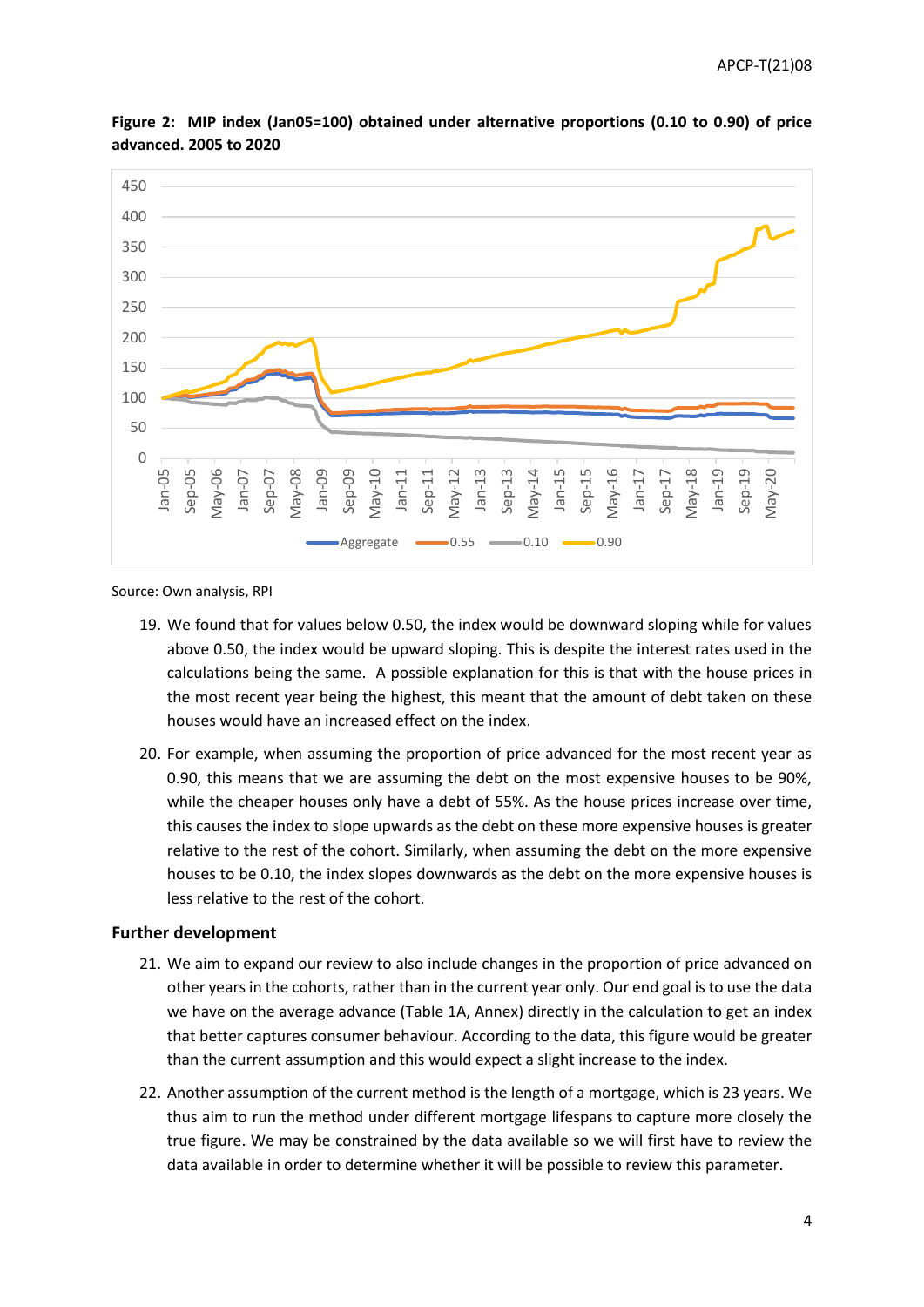- 23. We would also like to produce an index that includes all mortgage households, not just index households which excludes pensioner (households that derive at least three quarters of their income from state benefits and pensions) and high income (households whose total household income lies within the top 4% of all households) households.
- 24. Also, the method used for obtaining the interest rate is not consistent throughout the years. Prior to 2010, the interest rate used to produce the index was a standard variable rate calculated using the formula:

$$
Average\ MI\ rate = \frac{M_B I_B + M_{BS} I_{BS}}{M_B + M_{BS}} / 100
$$

Where:

 $M_B$  is the stock of mortgages issued by banks,  $I_B$  is the average interest rate on mortgages issued by banks,  $M_{BS}$  is the stock of mortgages issued by building societies and  $I_{BS}$  is the average interest rate on mortgages issued by building societies.

25. From 2010 onwards, the interest rate used to produce the index is the annual effective rate (AER) published by the Bank of England as recommended in the [2009 Consultation on the](https://webarchive.nationalarchives.gov.uk/20160108013514/http:/www.ons.gov.uk/ons/about-ons/consultations/closed-consultations/measurement-of-mortgage-interest-payments-within-the-retail-prices-index--2009-/index.html)  [Measurement of Mortgage Interest Payments within the Retail Prices Index.](https://webarchive.nationalarchives.gov.uk/20160108013514/http:/www.ons.gov.uk/ons/about-ons/consultations/closed-consultations/measurement-of-mortgage-interest-payments-within-the-retail-prices-index--2009-/index.html) The current MIP index therefore reflects differences in the formulation of the interest rate before and after 2010. As a next development, we will thus compute MIP indices consistently using an effective rate. We will provide updates on this work at the July technical panel meeting.

**Yasin Auckbur Prices Division, ONS April 2021**

## **List of Annexes**

| Annex A | Average advance for different types of dwellings and types of buyers             |  |  |  |  |
|---------|----------------------------------------------------------------------------------|--|--|--|--|
| Annex B | Indices for all proportion of price advance values between 0.10 and 0.90 as well |  |  |  |  |
|         | as aggregate index                                                               |  |  |  |  |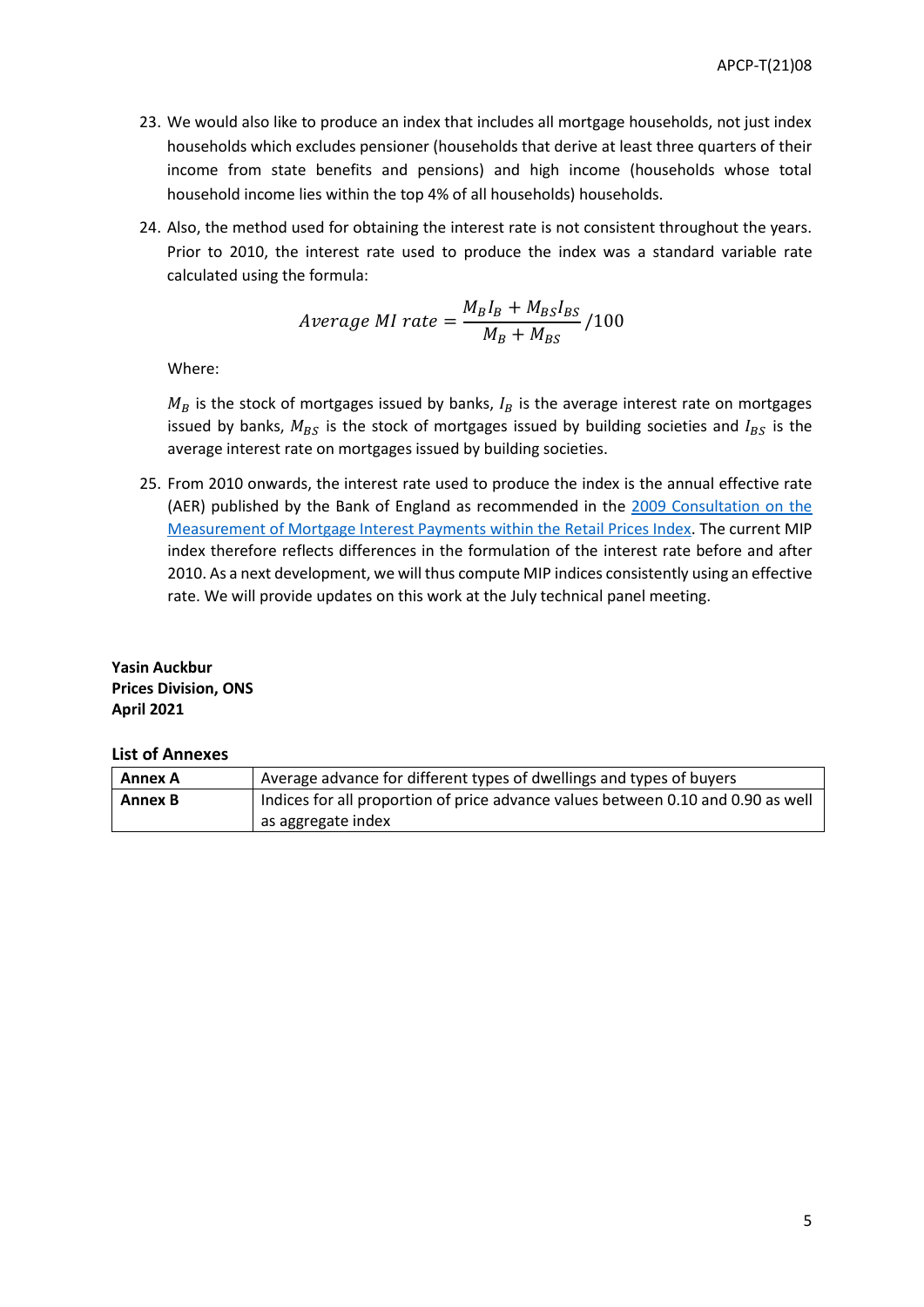# **Annex A: Average advance for different types of dwellings and types of buyers**

|      |               | Other     | All       |                   | Former owner | RPI method |
|------|---------------|-----------|-----------|-------------------|--------------|------------|
|      | New dwellings | dwellings | dwellings | First time buyers | occupiers    | assumption |
| 2005 | 62.95%        | 61.98%    | 60.41%    | 75.48%            | 58.88%       | 55.00%     |
| 2006 | 66.52%        | 68.06%    | 67.99%    | 82.58%            | 62.42%       | 55.00%     |
| 2007 | 66.75%        | 67.91%    | 67.85%    | 82.61%            | 62.76%       | 55.00%     |
| 2008 | 65.03%        | 66.28%    | 66.20%    | 80.09%            | 61.47%       | 55.00%     |
| 2009 | 64.26%        | 60.81%    | 61.00%    | 70.71%            | 57.38%       | 55.00%     |
| 2010 | 61.56%        | 59.42%    | 59.51%    | 67.04%            | 57.18%       | 55.00%     |
| 2011 | 63.80%        | 61.90%    | 62.40%    | 71.01%            | 59.38%       | 55.00%     |
| 2012 | 64.04%        | 63.89%    | 63.98%    | 73.60%            | 60.13%       | 55.00%     |
| 2013 | 63.77%        | 64.53%    | 64.51%    | 74.15%            | 60.44%       | 55.00%     |
| 2014 | 66.31%        | 65.45%    | 65.65%    | 75.35%            | 61.35%       | 55.00%     |
| 2015 | 65.19%        | 66.42%    | 66.26%    | 75.09%            | 62.04%       | 55.00%     |
| 2016 | 65.30%        | 66.60%    | 66.48%    | 76.42%            | 62.06%       | 55.00%     |
| 2017 | 64.18%        | 67.30%    | 66.87%    | 74.77%            | 62.29%       | 55.00%     |
| 2018 | 64.90%        | 67.93%    | 67.46%    | 75.68%            | 62.46%       | 55.00%     |
| 2019 | 64.85%        | 69.79%    | 68.96%    | 76.48%            | 64.02%       | 55.00%     |
| 2020 | 65.24%        | 70.41%    | 69.56%    | 77.06%            | 64.87%       | 55.00%     |

## **Table 1A: Average advance for different types of dwellings and types of buyers**